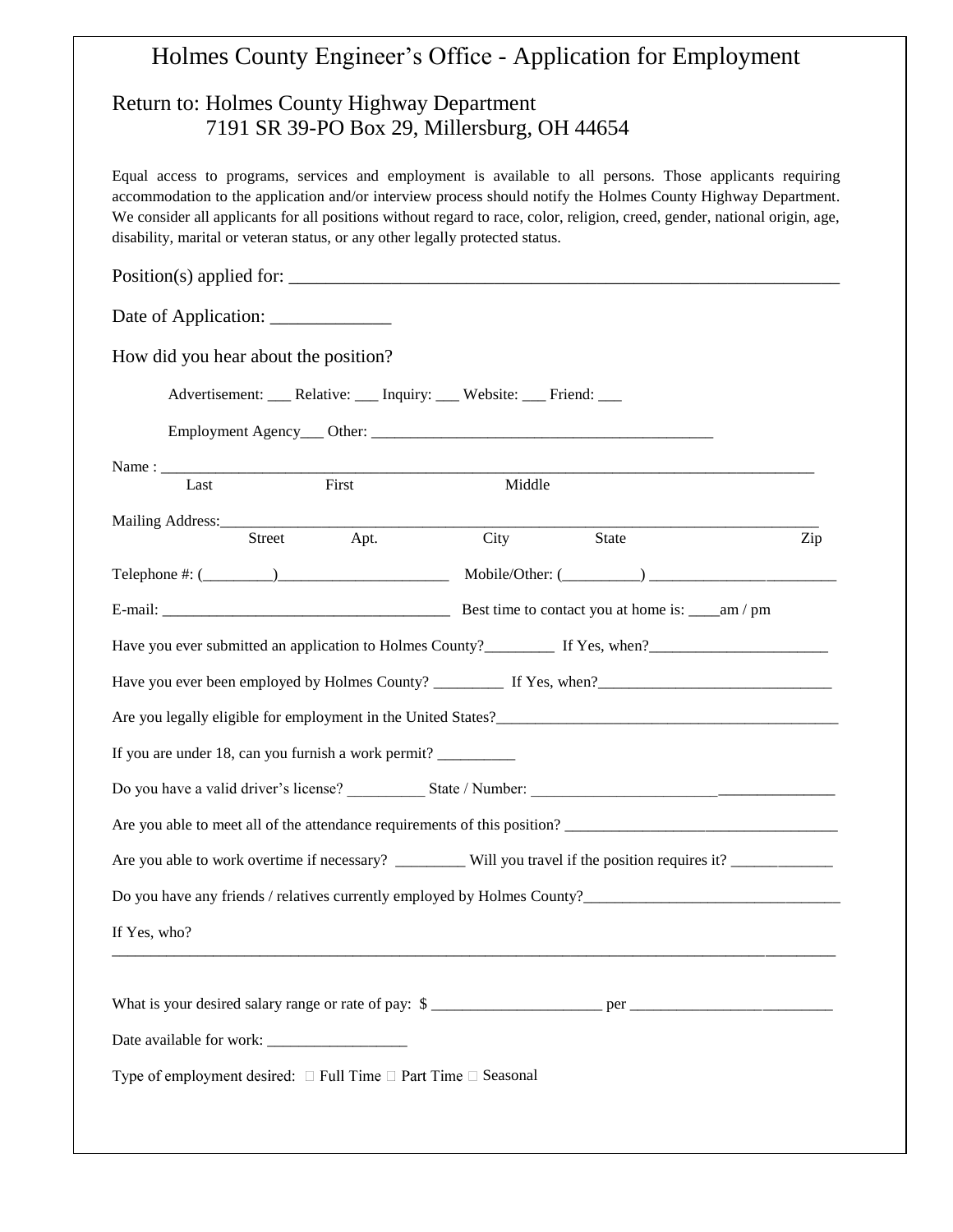Employment History: Starting with your most recent employer, provide the following information. Include any relevant volunteer activities, but exclude any organizations that would reveal race, color, religion, sex, national origin, citizenship, age, mental or physical disabilities, veteran/reserve National Guard or any other similarly protected status.

|  | Reason for Leaving<br><u>Einal Rate of Pay:</u>              |
|--|--------------------------------------------------------------|
|  |                                                              |
|  |                                                              |
|  |                                                              |
|  |                                                              |
|  |                                                              |
|  |                                                              |
|  |                                                              |
|  |                                                              |
|  |                                                              |
|  | Reason for Leaving<br>Reason for Leaving<br>Simulate of Pay: |
|  |                                                              |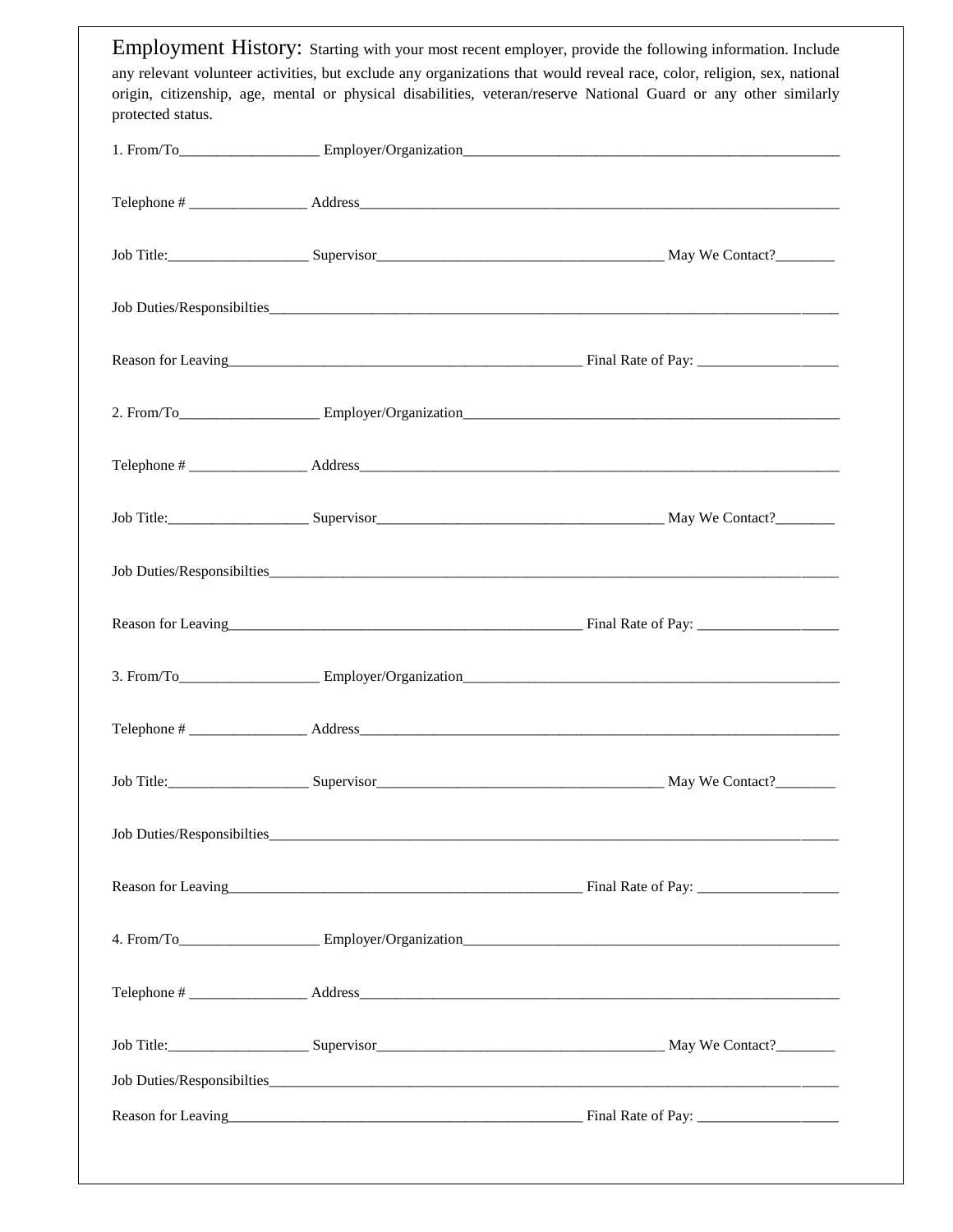Please Explain Any Gaps In Employment:

Have you ever been fired or asked to resign from a job? \_\_\_\_\_\_\_\_\_\_\_\_\_\_\_\_\_\_\_\_\_\_\_\_\_\_\_\_\_\_\_\_\_\_\_\_\_\_\_\_\_\_\_

If yes, please explain

## EDUCATION

|                          | Name and<br>Address of<br>School | Course of<br>Study | Years<br>Completed | Diploma/Degree<br>Obtained |
|--------------------------|----------------------------------|--------------------|--------------------|----------------------------|
| <b>High School</b>       |                                  |                    |                    |                            |
| Undergraduate<br>College |                                  |                    |                    |                            |
| Graduate<br>Professional |                                  |                    |                    |                            |
| Other (specify)          |                                  |                    |                    |                            |

\_\_\_\_\_\_\_\_\_\_\_\_\_\_\_\_\_\_\_\_\_\_\_\_\_\_\_\_\_\_\_\_\_\_\_\_\_\_\_\_\_\_\_\_\_\_\_\_\_\_\_\_\_\_\_\_\_\_\_\_\_\_\_

\_\_\_\_\_\_\_\_\_\_\_\_\_\_\_\_\_\_\_\_\_\_\_\_\_\_\_\_\_\_\_\_\_\_\_\_\_\_\_\_\_\_\_\_\_\_\_\_\_\_\_\_\_\_\_\_\_\_\_\_\_\_\_

\_\_\_\_\_\_\_\_\_\_\_\_\_\_\_\_\_\_\_\_\_\_\_\_\_\_\_\_\_\_\_\_\_\_\_\_\_\_\_\_\_\_\_\_\_\_\_\_\_\_\_\_\_\_\_\_\_\_\_\_\_\_\_

\_\_\_\_\_\_\_\_\_\_\_\_\_\_\_\_\_\_\_\_\_\_\_\_\_\_\_\_\_\_\_\_\_\_\_\_\_\_\_\_\_\_\_\_\_\_\_\_\_\_\_\_\_\_\_\_\_\_\_\_\_\_\_

\_\_\_\_\_\_\_\_\_\_\_\_\_\_\_\_\_\_\_\_\_\_\_\_\_\_\_\_\_\_\_\_\_\_\_\_\_\_\_\_\_\_\_\_\_\_\_\_\_\_\_\_\_\_\_\_\_\_\_\_\_\_\_

Related Information: Please list any relevant professional or trade organizations of which you are a member. Exclude memberships that would reveal race, color, religion, sex, national origin, citizenship, age, mental or physical disabilities, veteran/reserve National Guard or any other similarly protected status.

| Organization | <b>Offices Held</b> |
|--------------|---------------------|
|              |                     |
|              |                     |
|              |                     |
|              |                     |
|              |                     |
|              |                     |
|              |                     |
|              |                     |
|              |                     |